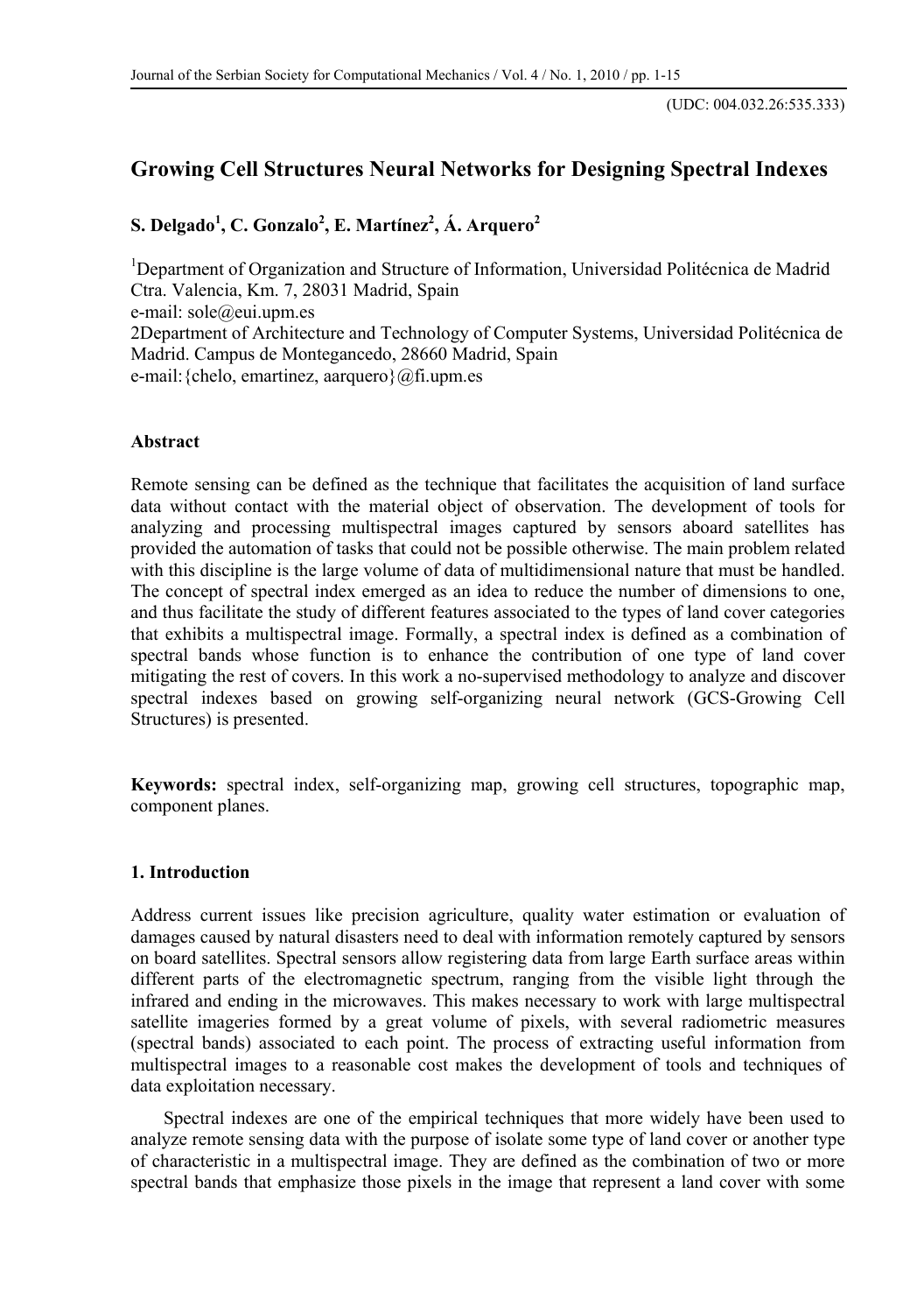specific characteristics, masking the rest. Many spectral indexes have been proposed in the literature to detect different features of the images remotely detected. One of the most widely used is NDVI (Normalized Difference Vegetation Index), developed by Rouse et al. (1973). Some of the applications in which this index has been applied are for estimating leaf water content and other physiological variables for grasses (Tucker 1979), for deriving fuel moisture content (FMC) for Mediterranean grasslands and shrub species (Chuvieco et al. 2004), or for vegetation water content estimation (Jackson et al. 2004). Several alternatives of vegetation indexes for very specific applications and remote sensors have been proposed too, such as GEMI (Global Environment Monitoring Index) proposed in (Pinty & Verstraete 1992) and exploited in (Verstraete & Pynti 1996), GVMI (Global Vegetation Moisture Index) to study the vegetation water content (Ceccato et al. 1996), or SAVI (Soil Adjusted Vegetation Index) based on a NDVI modification to make it less dependent on variations of soil properties, for partial vegetation cover (Huete 1988). Water is another one of the terrestrial covers for which some spectral indexes have been developed. The best known is NDWI (Normalized Difference Water Index) (McFeeters 1996) proposed primarily to delineate water bodies and enhance its presence in remotely sensed imagery, while simultaneously eliminating soil and vegetation features. When remote sensors offer a good spectral definition, in particular the medium infrared, MNDWI (Modified Normalized Difference Water Index) can be used (Hui et al. 2008), that usually provides better results in the discrimination of water cover that the previous one. Although urban areas are a small fraction of the Earth's surface, there are many satellite images including this type of covers, making very interesting having spectral indexes capable to discriminate them. When the spectral definition of the sensors includes near and medium infrared, NDBI (Normalized Difference Build-up Index) (Zha et al. 2003)(He & Xie 2008) can be used.

The spectral (number of bands) and spatial (meters squared by pixel) definition of the remote sensors are two relevant aspects that strongly affects the type of spectral indexes that can be applied to the images captured by them. Higher spatial resolution assures better homogeneity of land covers within pixels (i.e., no mixtures), but a large spatial variability. On the other hand, higher spectral resolution gives more chances of finding specific spectral indexes. The specific characteristics of land covers present in the remotely registered geographical area, like the season of the year, the climatic conditions, etc, are other factors that also affect the type of spectral indexes that can be applied to images. All this peculiarities make necessary the development of tools that facilitate the design and validation of optimal spectral indexes for the specific characteristics of sensors and land covers which will be treated.

This paper proposes a graphical tool based on self-organizing neural networks, for studying the viability of using different spectral indexes for specific spectral images captured by particular remote sensing instruments. Specifically, the self-organizing model used is the Growing Cell Structures (GCS) (Fritzke 1994). An image registered by the ETM+ sensor (Landsat 7) has been used to illustrate the proposed graphical technique to validate spectral indexes. It has been analyzed the most representative spectral indexes for vegetation, water, and soil covers.

The rest of the paper is organized as follows: section 2 introduces the growing cell structures methodology, section 3 presents the experiments and finally, conclusions are included in section 4.

#### **2. Growing Cell Structures**

The search of an ordered topology map showing the existing relations in a high dimensional signal space was the origin of the self-organizing neural networks (Kohonen 2001). This feature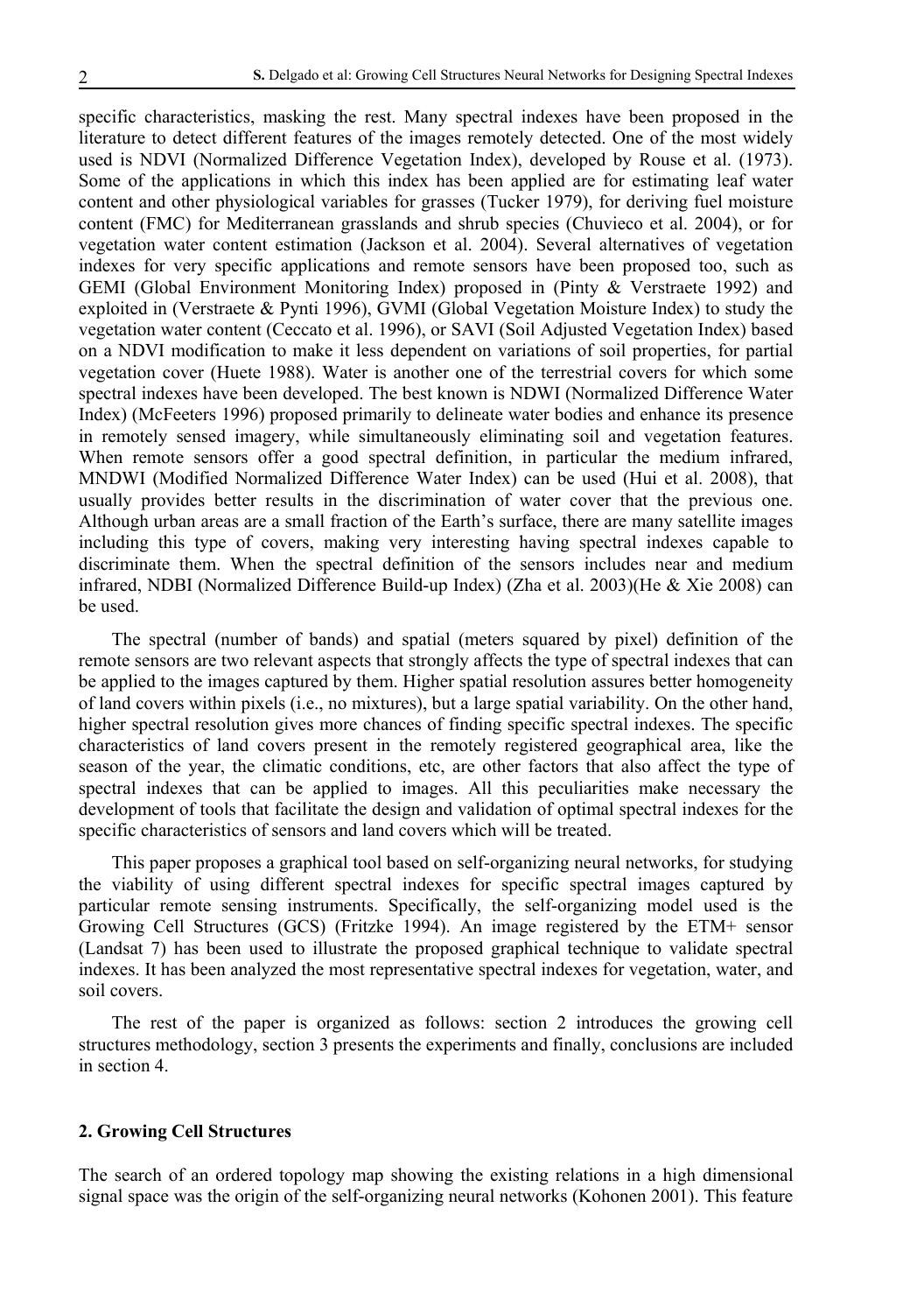map can be used for several tasks of pattern preprocessing, e.g. for subsequent classification, or if the network has an output layer consisting of neurons arranged in a two-dimensional structure, to project and to visualize high dimensional signals in a two-dimensional space. Even though the first model of SOM proposed by Kohonen is a powerful tool that has been widely used in the field of exploratory data analysis, this network has associated several undesirable features. One of the most relevant is the static network architecture, that forces setting the complete topology before the training phase, and it is not possible to change it back later. This feature requires a good knowledge of the input space, to be able to establish an architecture that fits well, and thus to obtain a network with a good topology preserving grade. The network training process tries to find a simplified model of the input space, as well as the projection of multidimensional input space in the two-dimensional output layer, that will maintain the existing relations of the input patterns. Informally, the term *topology preservation* measures the quality of this simplified model. Not always it is possible to know well enough the input data space to set up a SOM network, and in some cases even knowing it, it is not possible to establish an architecture of a Kohonen network that well adapts to the input data model. When input data space has a high dimensional nature it is difficult to know the characteristics present in the space of signals. On the other hand, in many cases the input space is formed by signals that are distributed in isolated clusters separated by areas with low or null probability density. In these cases, the Kohonen's model is not a good election. In 1994, B. Fritzke proposed a dynamic SOM network model called Growing Cell Structures (GCS), to address the limitations of the Kohonen's SOM. Although GCS model exhibits very good characteristics, it has a weakness associated with the interpretation and the adjustment of some of the training parameters, in particular with those related to the removal of neurons. Therefore, in this work we have used the modification of the GCS training algorithm that we introduce in (Delgado et al. 2004). In the rest of this section, diverse aspects related to the GCS network model and the training algorithm used for this study are exposed.

### *2.1 GCS architecture*

GCS network has an architecture consisting of an input layer containing so many units as dimensions have the input patterns and one output layer formed by several neurons. All the input units are connected with all the output ones through feed forward connections that have associated a weight. In addition, the units of the output layer are connected between them by neighborhood links, forming a topology of k-dimensional hyper tetrahedrons. For *k*=1 the basic neighborhood connection topology is a line segment connecting 2 units, for  $k=2$  a triangle connecting 3 units, and for *k*=3 and higher is a tetrahedron or a hyper-tetrahedron connecting k+1 units. In order to use GCS networks to generate a two-dimensional map that facilitates the projection and visualization of high dimensional input signal in a two-dimensional space, a factor of *k*=2 has been used in all the experiments, so the neighbor connections exhibit structures formed by groups of triangles (Fig. 1).

Each time a new input pattern  $e = (e_1, ..., e_n)$  is presented to the network, each one of the input units transmit a component, *ei*, to each one of the output neurons. On the other hand, each output neuron *c* compute the Euclidean distance between the pattern and its synaptic vector  $w_c$  $= (w_{1c}, ..., w_{nc})$ . GCS network is based on the model of the winner takes it all, reason why only one output neuron, *bmu* (best matching unit), is activated whenever a pattern is presented to the network, which will be that one with the synaptic vector more similar to the input pattern:

$$
S_{bmu} = \arg \ \min \|e - w_c\| \tag{1}
$$

Thereby  $\|\cdot\|$  denotes the Euclidean vector norm. With this procedure, the input space is divided in a set of regions, each formed by the locations that have common nearest synaptic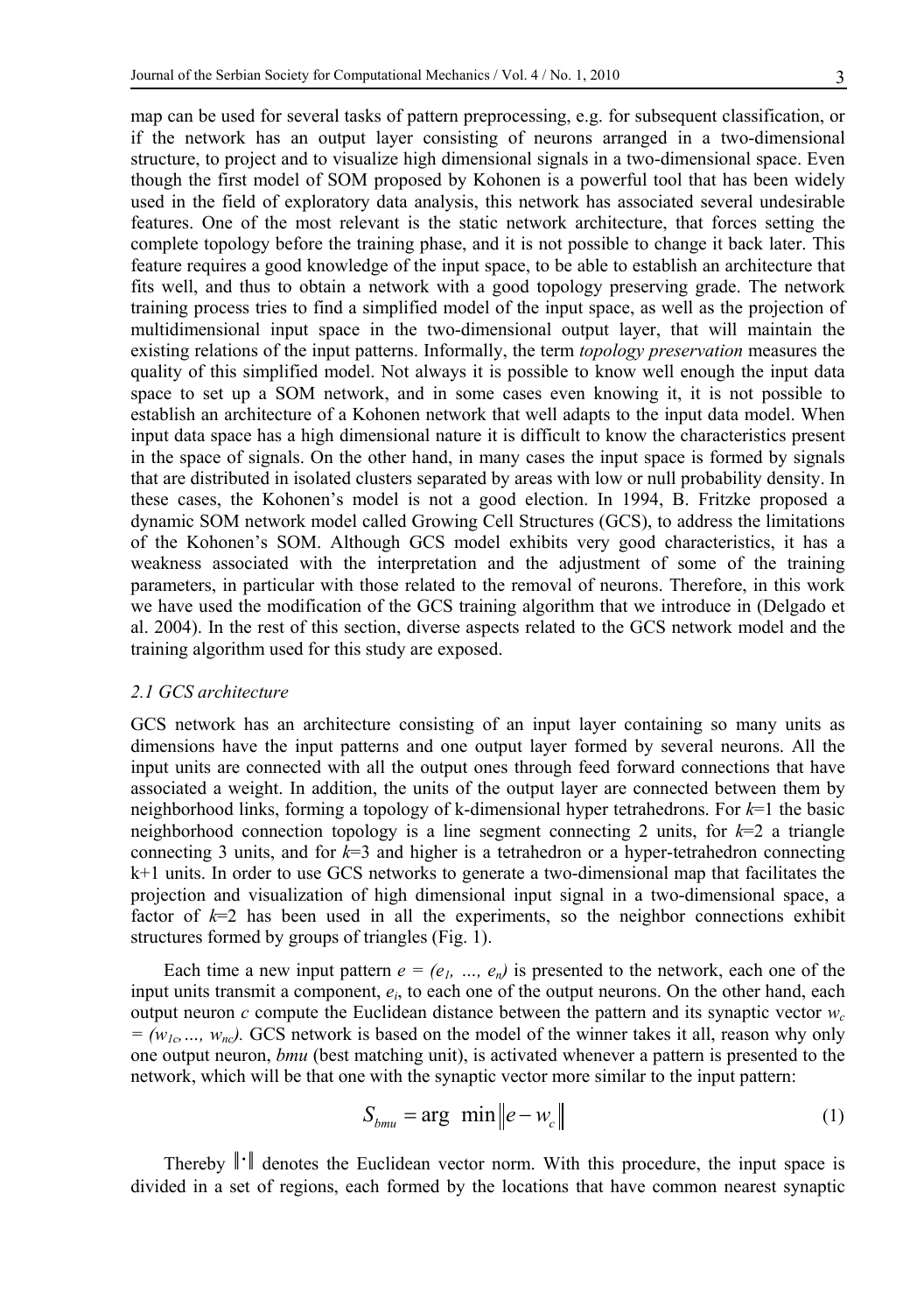vector  $w_i$ . In this way, the set of all the synaptic vectors of the network represents a simplified model of the input signal space.

At this point it is possible to give a formal definition of the topology preserving measurement in a GCS network. When all the similar input patterns are mapped by neighboring output neurons and all the neighboring output neurons respond to similar input patterns, it can be said the GCS network is perfectly topology preserving, which indicates the goodness of the simplified model that the network represents. This is a very important characteristic when the two-dimensional output layer is used to generate graphs to analyze the input signal space, as it is described in the following sections.



**Fig. 1.** GCS architecture

#### *2.2 GCS adaptation process*

To obtain a GCS network that can be used as simplified model of a particular space of input signals is necessary to train the network through a learning phase. During this process, a set of training patterns are presented iteratively to the network and the synaptic vectors of the output neurons are adapted, looking for that each unit represents a group of similar input patterns. At the beginning of the training phase, a GCS network consists of three interconnected neurons (a basic k-dimensional structure, with  $k=2$ ). On each adaptation step a new pattern is processed by the network, the *bmu* is calculated, and its synaptic vector and the synaptic vectors of its neighboring units are modified according to equations 2 and 3 (where  $\varepsilon_b > \varepsilon_n$ ), respectively.

$$
\Delta w_{bmu} = \varepsilon_b \left( e - w_{bmu} \right) \tag{2}
$$

$$
\Delta w_c = \varepsilon_n (e - w_c) \quad (\forall \ c \text{ neighbor of } bmu)
$$
 (3)

Each  $\lambda$  iterations a new neuron is inserted into the output layer of the network and is connected with other neurons, so the topology of triangular groups of neighboring output units is guaranteed. Different approaches can be followed to determine the location in the output layer neighborhood mesh where the new neuron will be inserted. The most commonly used are "*Looking for the Unknown Probability Distribution of the input patterns*" (LUPD) and "*Looking for Equalize an Accumulated Error measure*" (LEAE) (Fritzke 1994). LUPD criterion ensures that at the end of the training process neurons are distributed so that the synaptic vectors exhibit a probability distribution similar to the input data model (new units are inserted close those which represent more volume of patterns). Using the second criterion, the goal is to insert new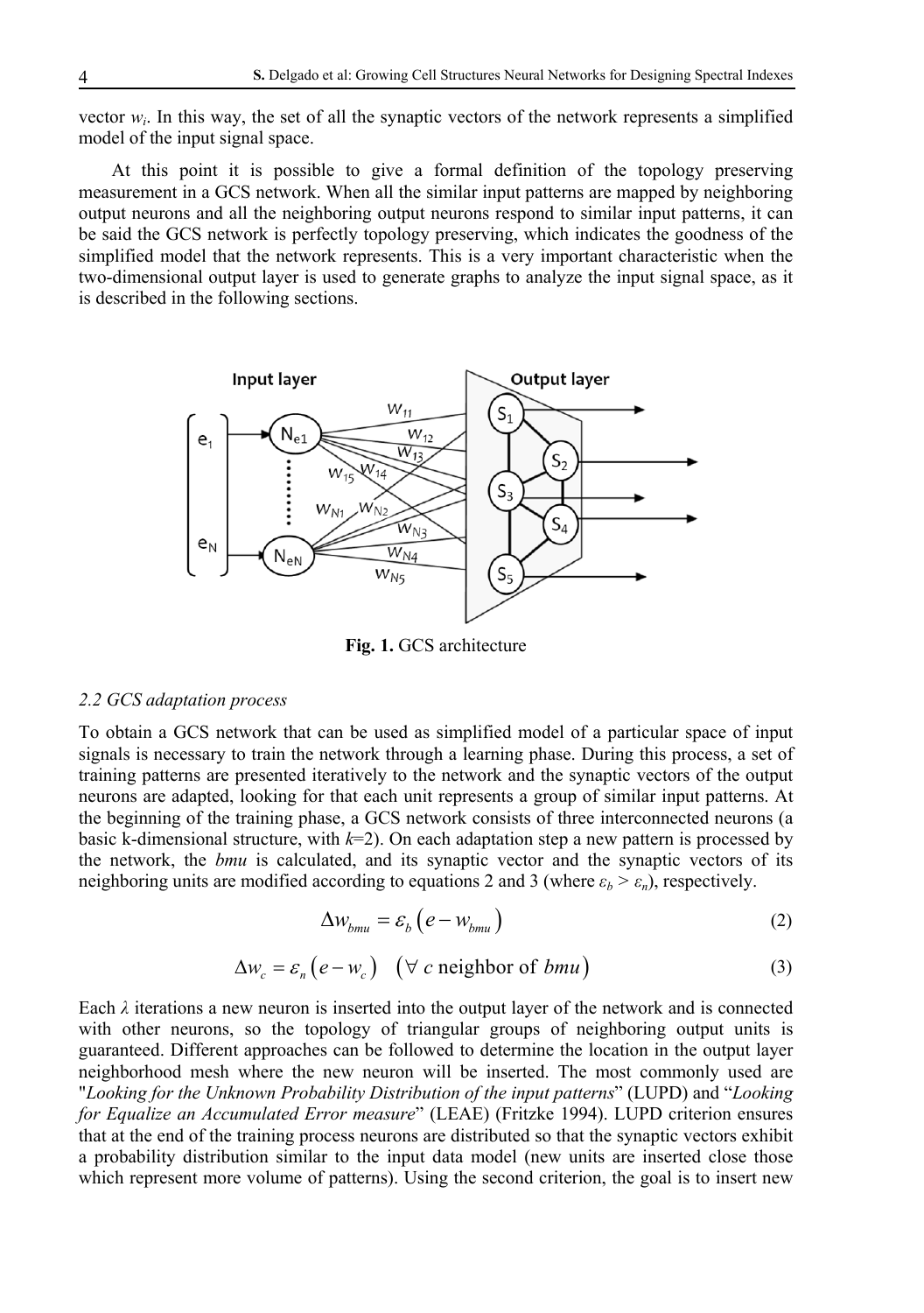units in such a way that the expected value of a certain error measure becomes equal for all the output neurons (i.e., the sum of the Euclidean distances between the synaptic vector of the neuron and all the patterns for which is the *bmu*).

Periodically superfluous neurons are removed of the output layer of the network in order to achieve better topology preserving grades when the input signal space consists of several separated regions with positive probability density. The objective is to remove those neurons whose synaptic vectors are located in areas of the input space with low or null presence of patterns. During the removal procedure, some neighborhood connections are also destroyed ensuring that the output layer maintains the topology of triangular groups of neighboring neurons, although the neighborhood output mesh can result broken in two or more sub-meshes. All the details about the modifications of the GCS training algorithm that has been used in this work can be found in (Delgado et al 2004).

### *2.3 GCS topographic map*

In a trained GCS network, the output layer is a map that exhibits the relations of the training patterns. When the neighborhood architecture of a GCS network is determined by a *k*=2 factor, the output layer is formed by one or more two-dimensional meshes that connect neurons by triangular neighborhood connections. If the GCS network exhibits a good degree of topology preserving, the output layer will hold relevant information about training patterns relations, so it would be very interesting to be able to generate a projection of this layer in a bi-dimensional plane and consequently have a graph to display this knowledge. This feature is really relevant when the input space has a high-dimensional nature that makes difficult its analysis. This graph is known as the topographic map and is formed by the neurons and the neighborhood connections of the output layer projected over the plane. The coordinates in which each neuron is shown in the topographic map are calculated during the training process, as detailed in (Delgado et al. 2007). Fig. 2 shows different phases of the evolution of the coordinates of the neurons in the topographic map during the training process of a GCS network. When the GCS output mesh results broken in two or more sub-meshes as consequence of the removal of neurons (Fig. 2e), the topographic map shows this characteristic without needing additional information, reason why it offers an immediate visualization of clusters of the input signal space.



**Fig. 2.** Topographic map evolution during a GCS training process.

The GCS network topographic map can be enriched including information stored by the network. In this way, several graphs can be generated to visualize different characteristics of the high-dimensional input space (Delgado et al. 2007). Two of the most widely used maps are the distances map and U-matrix. In the first, a value is assigned to each neuron, calculated as the mean value of the Euclidean distances between the synaptic vector of the unit and the synaptic vectors of all its neighbor units. With this information, a gray level within a scale delimited by the maximum and minimum value for all the neurons is assigned to the unit. U-map represents the same information than distances map but, in addition it includes the distance between all the neighboring neurons (painted in a circle shape between each pair of neighbor units). Both maps are often used for the analysis of clusters, where areas in dark tones identify clusters and zones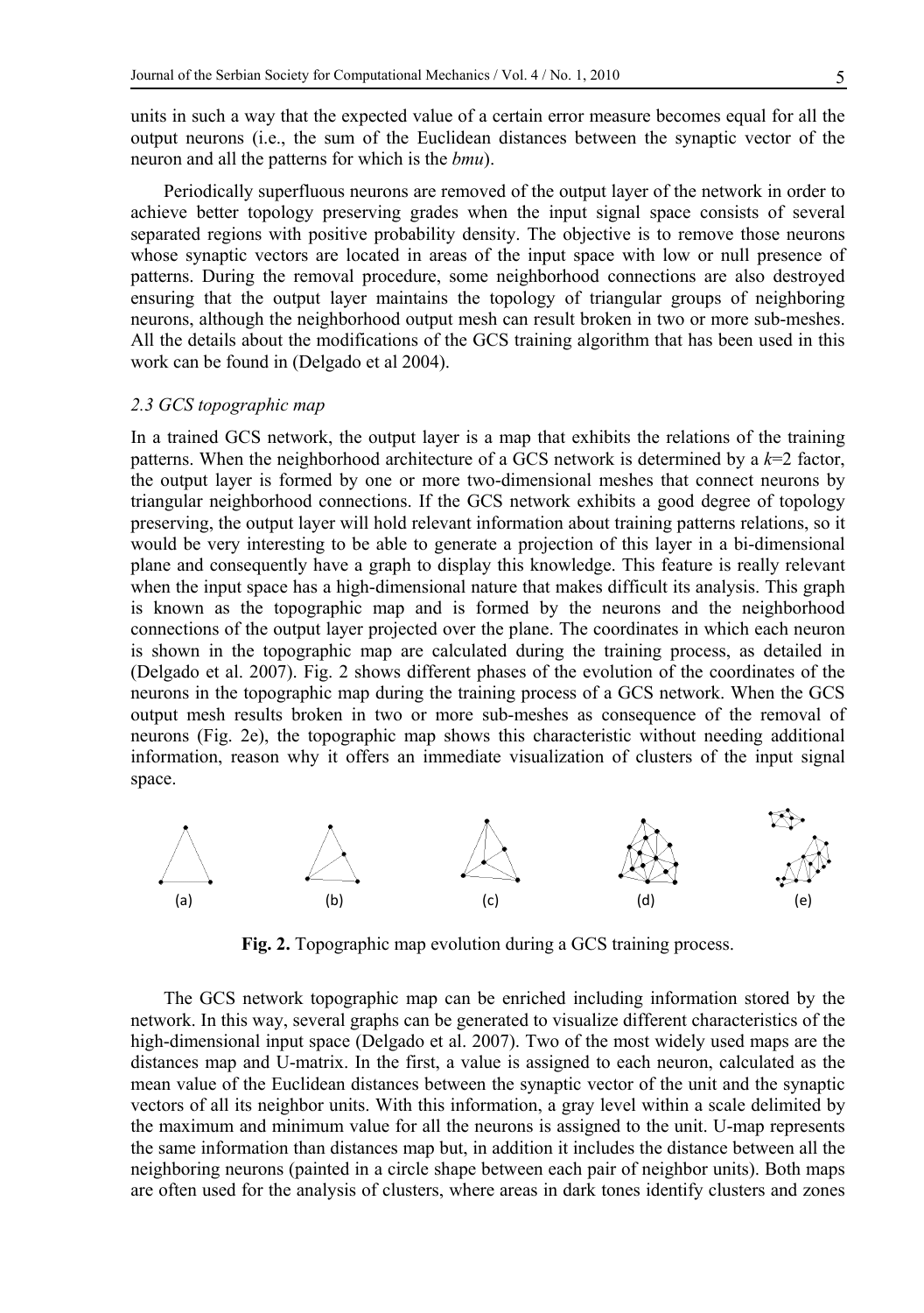in clear tones discover boundaries between them. Another map that turns out useful to clusters analysis is the direct visualization, where each neuron is drawn like a big square that contains the synaptic vector in graphical format (spectral signature). When GCS network is trained with removal of neurons, these three graphs can be used to validate the correct formation of clusters.

Fig. 7 and 8 show two examples of U-matrix and direct visualization maps of two GCS trained networks.

# *2.4 GCS component planes*

The simplified model of the input data that the GCS network represents is stored in the synaptic vectors of the output neurons, which have the same dimension that the input patterns. The first component of all synaptic vectors maintains the information of the first dimension of the input space, the second component about the second dimension, etc. The isolated analysis of each input space dimension can be performed using the maps of component planes. So many topographic maps are generated as dimensions have the synaptic vectors, and each one includes information about one component only. For example, in the first component plane each neuron has assigned the value of its first synaptic vector component. Using a scale delimited by the maximum and minimum value for all the neurons, a gray level is assigned to each unit. When all the component planes are generated, relations between weights can be appreciated if similar structures appear in identical places of two different component planes. Fig. 7 and 8 show the component planes of two GCS trained networks.

### *2.5 GCS combined component planes*

This paper proposes a new gray scale topographic map for analyzing spectral indexes that can discriminate different types of land cover categories: the combined component plane. This map is generated using a specific combination of components. For example,  $(w_4-w_3)/(w_4+w_3)$ generates a topographic map in which each neuron has assigned the gray level associated to the value calculated subtracting the component 4 from component 3 of its synaptic vector and dividing by their addition. Clear zones in the combined component plane will identify neurons with high values of the spectral index, i.e., neurons sensitive to the spectral index. If the combined component plane of a GCS network with several isolated clusters in the output layer shows one or more clusters with all its units in a clear tone and the rest of clusters in dark tones (low values for the spectral index), this will be a good indicator of the discrimination capacity of the spectral index.

### **3. Experiments and discussion**

To carry out the experiments described in this section it has been developed an application in the Java programming language that includes the functionality necessary to train GCS networks and generate all the topographic maps introduced in the previous section. Fig. 3 shows the outline functionality exported by the application. From a set of data obtained from a satellite image a new GCS network is trained. As stated in the previous section, this is an iterative process that ends when it reaches a predetermined ending condition. The application provides three possibilities to stop the training process: to get a specific number of neurons in the output layer, to obtain a minimum number of isolated clusters of neurons in the output layer, or manually (by order of operator). When the GCS network is trained, the application can generate all the topographic maps previously exposed, such as U-matrix, direct visualization map or component planes. In addition, using the GCS trained network, the software tool can create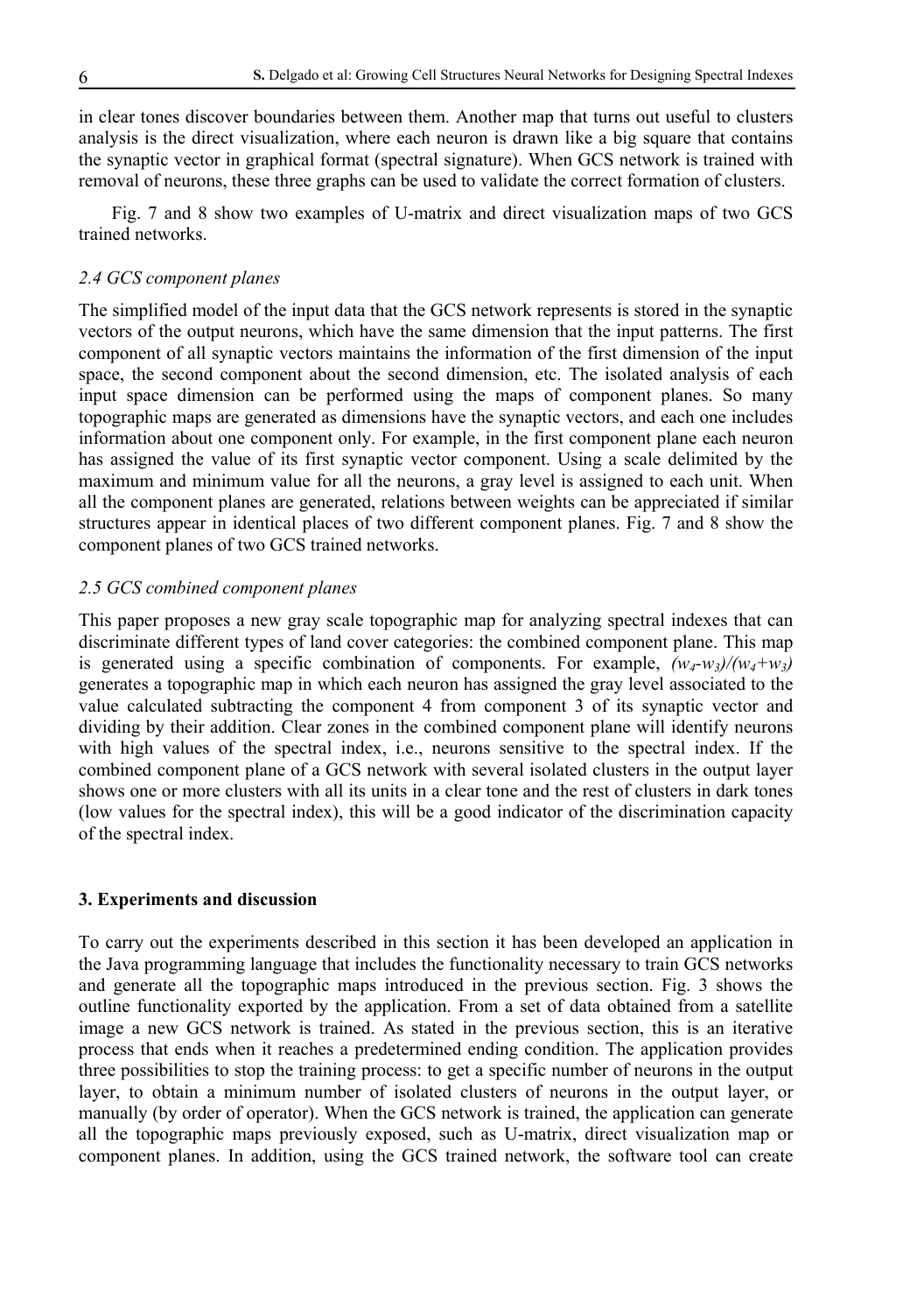

several combined component planes from the arithmetic expressions established by the operator.

**Fig. 3.** Computational scheme of the software tool developed.

Some experiments have been carried out using this software tool. They are exposed in the remainder of this section.

#### *3.1 Data*

To perform the experiments, an image of 121500 pixels (324 rows x 375 columns) located in the West area of Madrid (Spain) and registered by ETM+ sensor (LANDSAT 7) the 20 of August of 1999, has been used (Fig. 4). Through field supervision six land cover categories have been identified: brushwood, deciduous forest, pine forest, bright soil, water and mixed (soil with vegetation). The six spectral bands with the same spatial resolution (30x30 meters) have been used, that is ETM1+, ETM2+, ETM3+, ETM4+, ETM5+ and ETM7+, that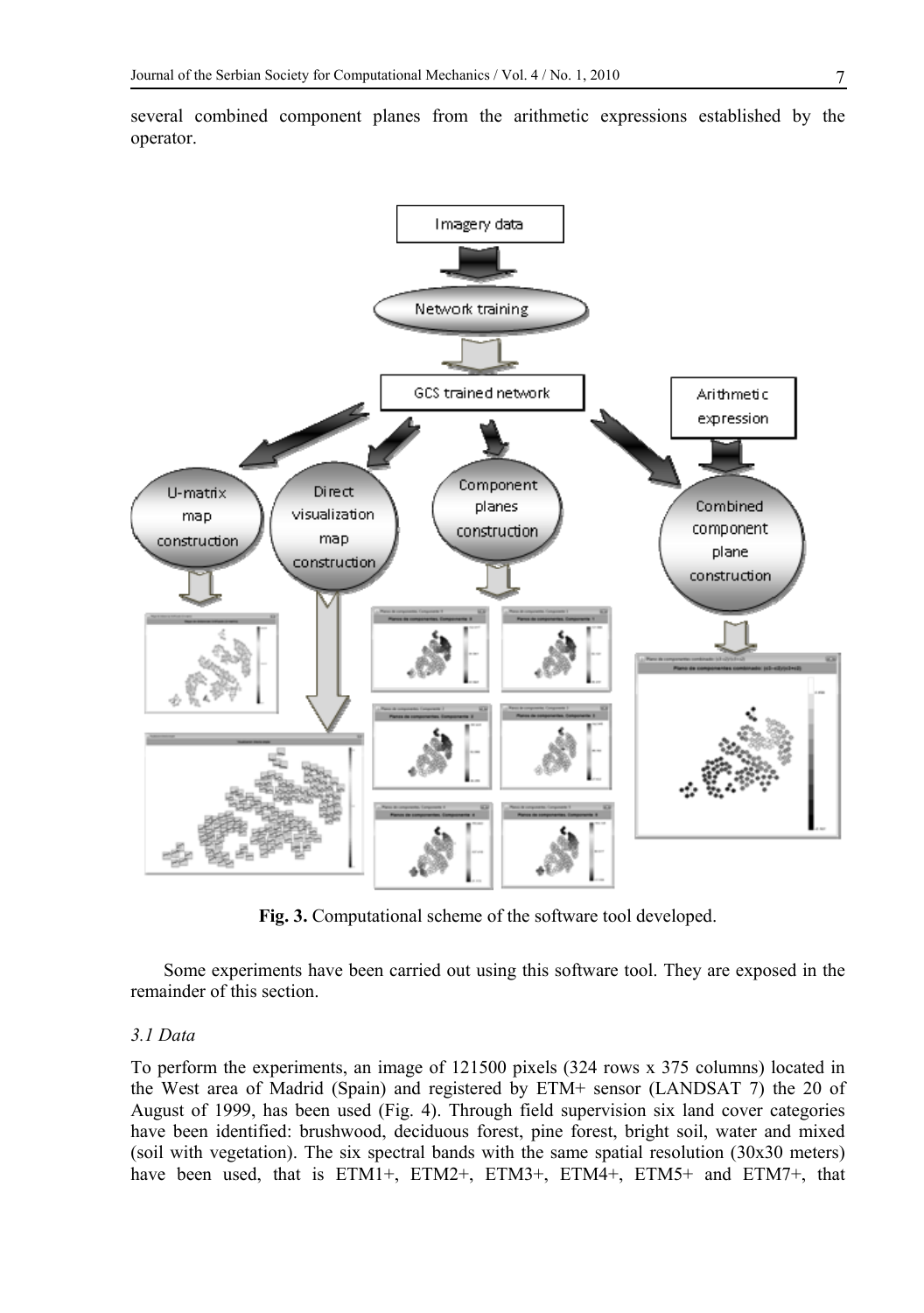correspond with Blue, Green, and Red visible spectrum, and with Near Infra Red (NIR), Mid-Low-IR, and Mid-Hig-IR, respectively.

A whole of 1500 representative pixels of the six land cover categories of this scene have been carefully selected and labeled in order to compare them with the results obtained with the GCS simplified model. Fig. 5 shows the mean values of each land cover calculated from these data.



**Fig. 4.** Study area located in Spain.



**Fig. 5.** Spectral signatures mean values for the six land cover categories.

# *3.2 Methodology*

The original image of 324 rows by 375 columns of pixels has been divided in 9 areas with the same size of 13500 pixels (Fig. 6). The original volume of information is too high to train a single GCS network that represents a good simplified model of the input data. With each one of the 9 areas a GCS network with removal of neurons has been trained, ending when a stable number of clusters is fulfilled. LUPD insertion criterion has been used in all the networks, getting a GCS simplified model with the same probability distribution that the input space. Table 1 shows the number of clusters and the number of neurons that contains each of these 9 networks.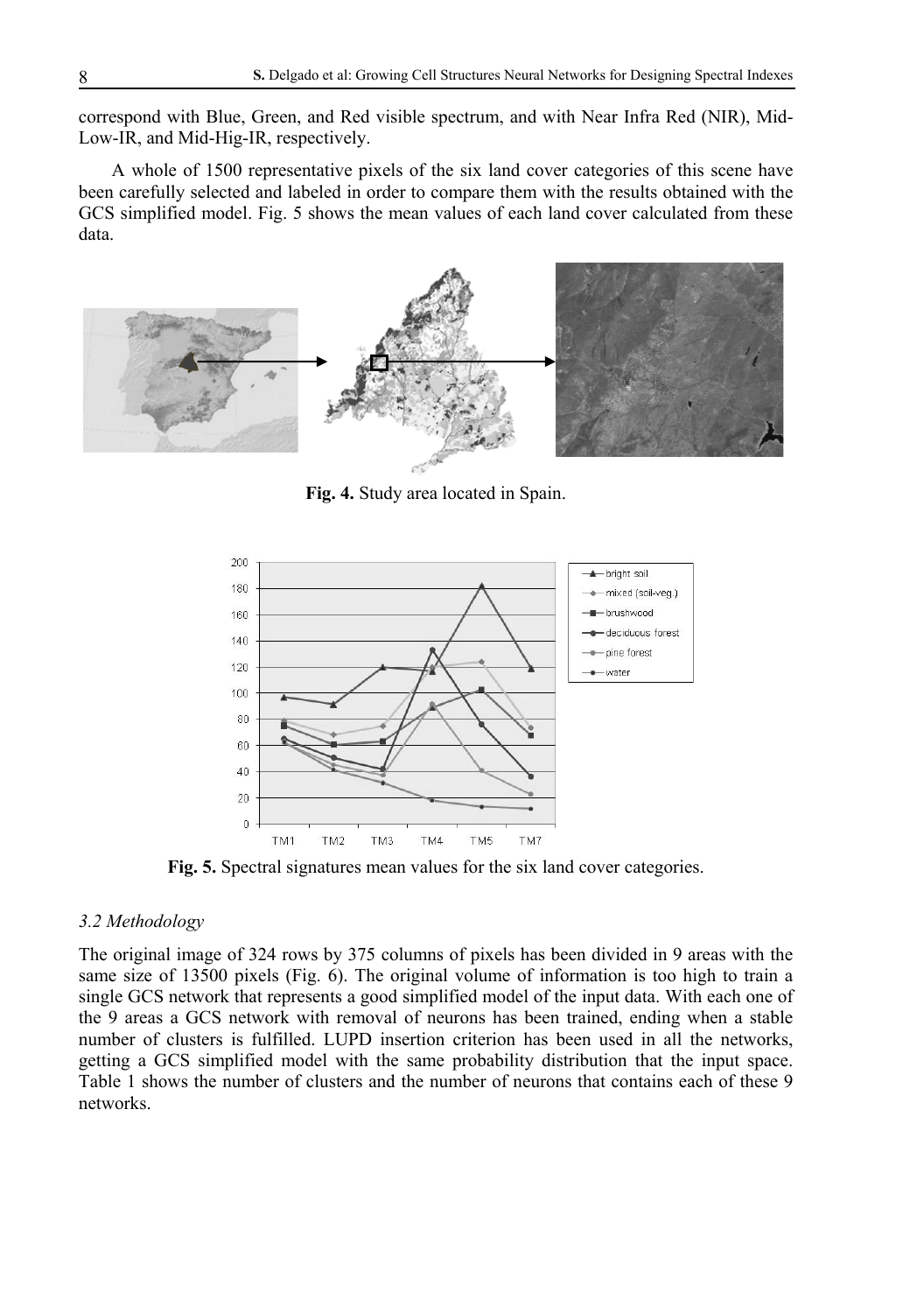Considering that the collection of all synaptic vectors of the 9 networks provides a simplified model of the 121500 pixels of the original image, a new data set with the information of the 335 synaptic vectors has been generated. With this group, two new GCS networks have been trained with removal of units, the first using LEAE insertion criterion and the second with LUPD, and finalizing the training phase when at least 6 isolated clusters of neurons appear in the output layer. The network trained with LEAE finally has 133 neurons and using LUPD 78, both with 6 isolated clusters in the output layer. Fig. 7 and 8 show the mean value of the synaptic vectors by cluster, the U-matrix, the direct visualization map and the component planes associated to both GCS networks.



**Fig. 6.** Methodology phases. From left to right: original image divided in 9 cuts. Each cut has 13500 pixels, and is used to train a GCS network. The 335 synaptic vectors are joined and used to train a final GCS network with 6 clusters.

| Area           | Number of clusters | Number of neurons |
|----------------|--------------------|-------------------|
| C <sub>1</sub> |                    |                   |
| C <sub>2</sub> |                    | 35                |
| C <sub>3</sub> |                    | 40                |
| C4             |                    | 37                |
| C <sub>5</sub> |                    | 29                |
| C6             |                    | 40                |
|                |                    | 34                |
| ි8             |                    | 42                |
|                |                    | 38                |

**Table 1.** Number of clusters and neurons obtained in the 9 GCS networks.

Analyzing the graphical information in both networks, it can be observed that the LEAE insertion criterion seems to generate better land covers discrimination results inside each cluster that the obtained with LUPD. The U-matrix map of the LUPD GCS network shows that there exists one cluster that displays a clear area (the upper region of the leftmost cluster), indicating that this group of units should have result divided in two. In this cluster there appear neurons that represent two classes of covers (water and some type of vegetation). This information is corroborated by the direct visualization map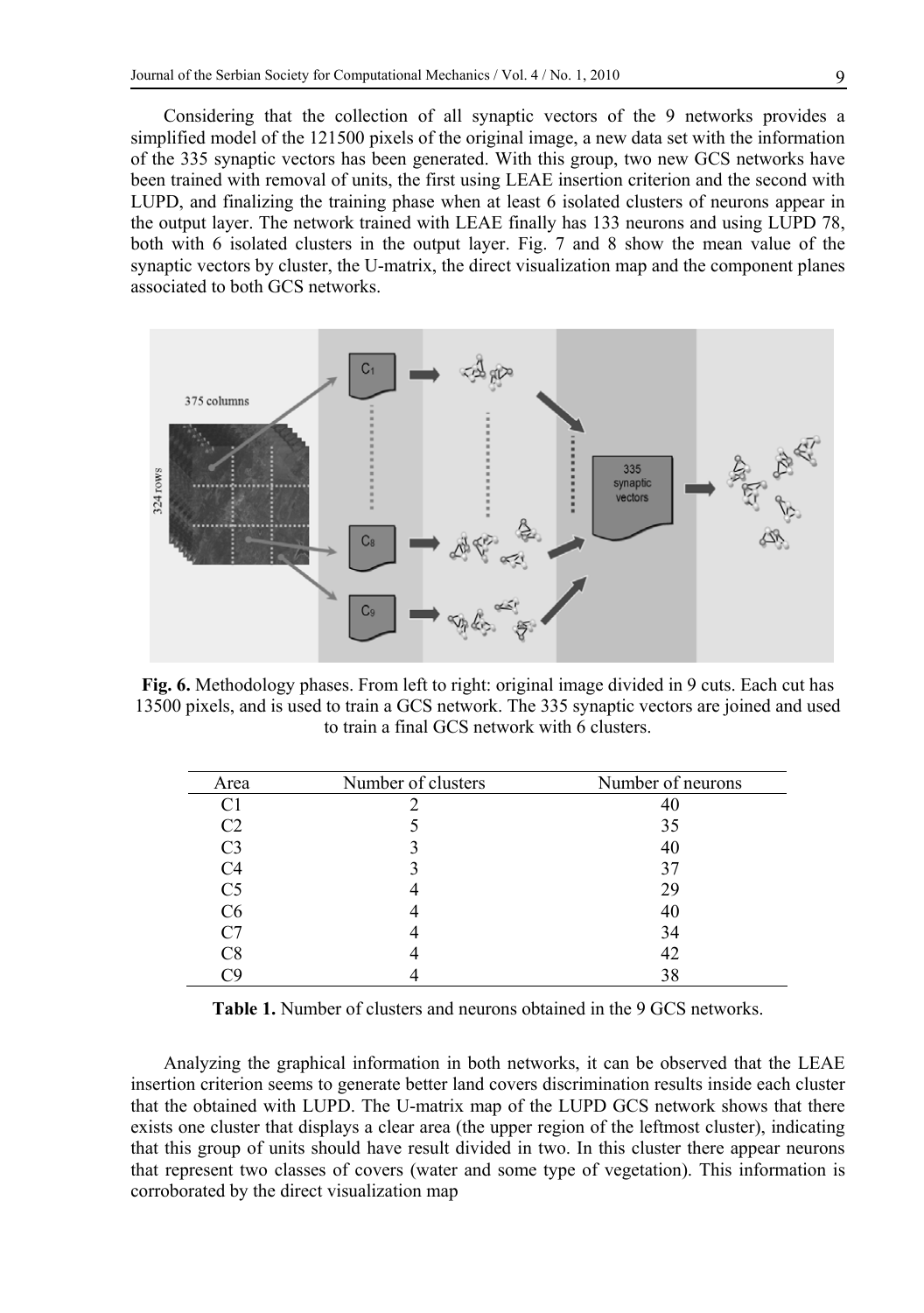

**Fig. 7.** (a) Synaptic vectors mean values calculated for the six cluster of the GCS network trained with LEAE. (b) U-matrix. (c) Direct visualization map. (d) Component planes.



**Fig. 8.** (a) Synaptic vectors mean values calculated for the six cluster of the GCS network trained with LUPD. (b) U-matrix, (c) direct visualization map, and (d) component planes of this network.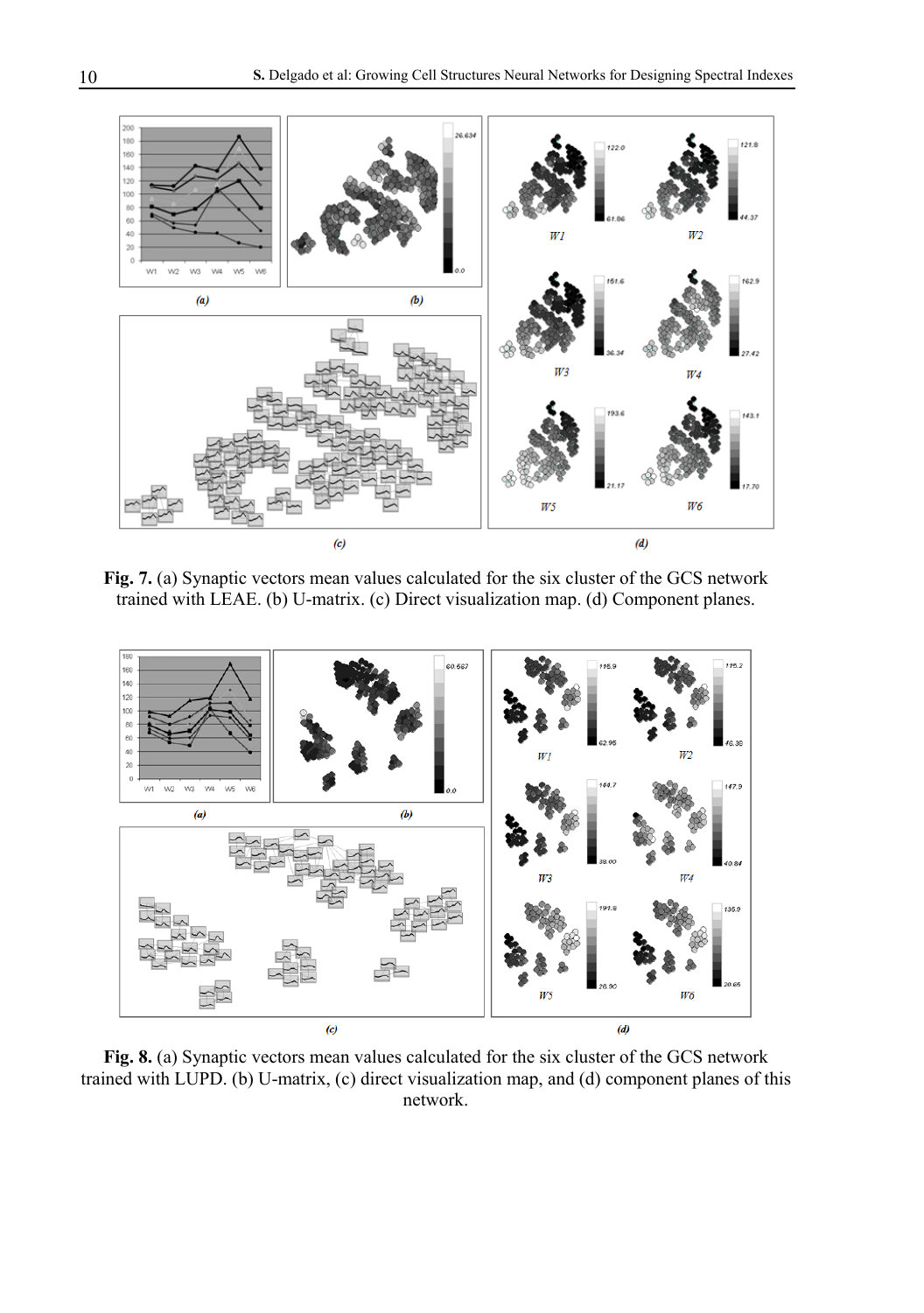#### *3.3 Spectral indexes*

This section outlines some of the combined components maps that have been applied to the GCS network trained with LEAE criterion. In particular, the spectral indexes NDVI to discriminate vegetation, NDWI and MNDWI for water and, finally NDBI for soil covers have been explored.

The formal definition of NDVI (Normalized Difference Vegetation Index) is:

$$
NDVI = \frac{\rho_{nir} - \rho_{red}}{\rho_{nir} + \rho_{red}}
$$
\n(4)

This index exploits the fact that the vegetation covers absorb very well solar radiation in the visible band (due to the presence of chlorophyll and other absorbing pigments in the leaves) and strongly scatters solar radiation in the near-infrared band. Most other natural surfaces present a rather different spectral behavior. This spectral index takes values in the rank [- 1, 1], and takes relatively high values (0.3 to 0.6) on vegetation land covers. When a LANDSAT image is employed, bands TM4+ (NIR) and TM3+ (visible Red) are used to calculate the NDVI. Fig. 9 shows the combined component plane of the GCS network using the NDVI. It can be seen that there is only one cluster of neurons that clearly identifies the vegetation land cover (the only one with clear colors).



**Fig. 9.** Combined component planes using NDVI.

NDWI (Normalized Difference Water Index) and MNDWI (Modified Normalized Difference Water Index) indexes can discriminate water surfaces. The definition of both is given by equations 5 and 6 respectively.

$$
NDWI = \frac{\rho_{green} - \rho_{nir}}{\rho_{green} + \rho_{nir}}
$$
\n(5)

$$
MNDWI = \frac{\rho_{green} - \rho_{mir}}{\rho_{green} + \rho_{mir}} \tag{6}
$$

The only difference between the two indexes is the use of near infrared or medium infrared. For LANDSAT imageries both indexes can be calculated, because it has enough spectral definition.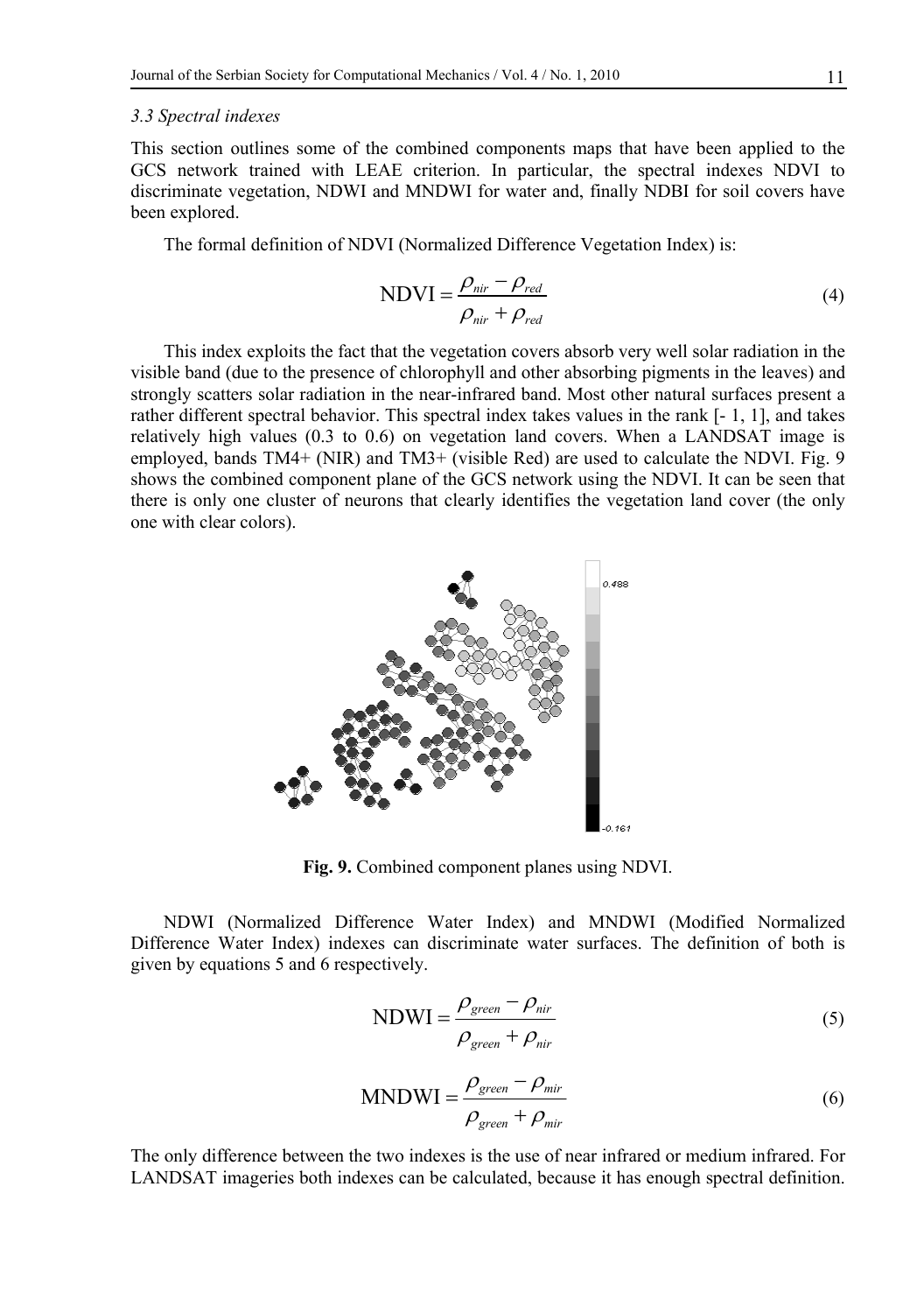NDWI index make use of TM2+ (visible Green) and TM4+ (NIR) bands, and MNDWI TM2+ and TM5+ (Mid-IR). Fig. 10 includes the combined component plane of the GCS network using NDWI and MNDWI. Clearly, MNDWI index makes better discrimination of the water cover that NDWI. In this case, as in the NDVI index, there is only one cluster of neurons that clearly identifies the water cover.



**Fig. 10.** Combined component planes using NDWI (left) and MNDWI (right).

Finally, NDBI index can be used to discriminate soil covers:

$$
NDBI = \frac{\rho_{mir} - \rho_{hir}}{\rho_{mir} + \rho_{hir}}
$$
\n(7)

The NDBI (Normalized Difference Build-up Index) index combines the Mid-IR and Near-IR spectra, i.e. the TM4+ and TM5+ bands of the LANDSAT satellite, respectively. Fig. 11 includes the combined component plane of the GCS network using NDBI. There are three clusters that identify different types of soil coverings (those with clear tones). The intermediate cluster that appears between the three soil clusters and the vegetation one characterizes a mixed cover of soil and vegetation.



**Fig. 11.** Combined component planes using NDBI.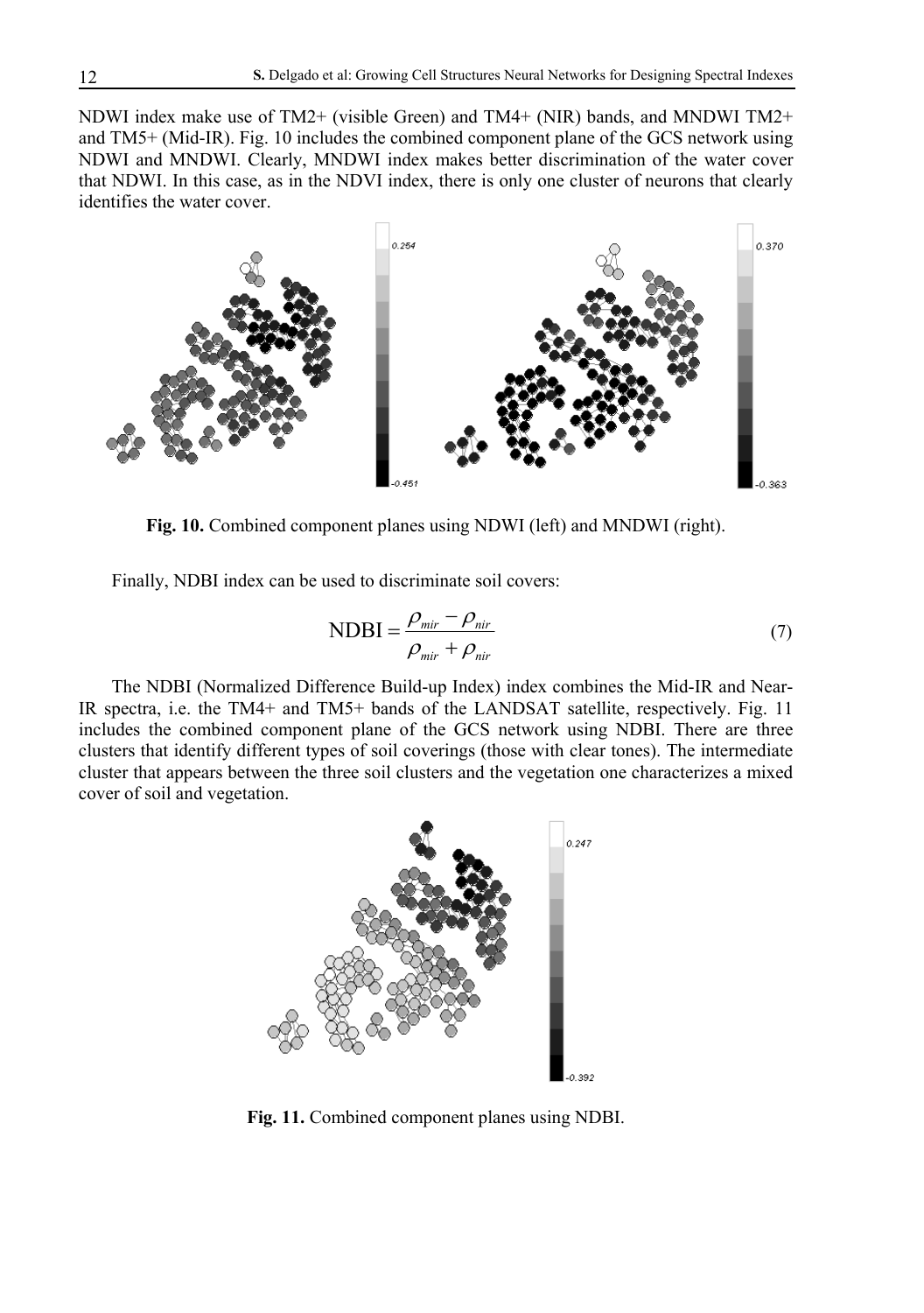### *3.4 Image processing*

Making use of the spectral indexes, the GCS network can be used as a mask to discriminate different types of land covers present in the image. In order to do it, when a valid spectral index with the capacity to discriminate a specific land cover is identified using the GCS combined component plane, all the neurons within the clusters that clearly identifies that index are labeled with the name of the land cover. Only those clusters of neurons in which all the units identify the same land cover discriminated by the index are labeled. This labeling process can be performed applying several indices to the GCS network. The resulting network can be used to label all the pixels of the original image, where each pixel is processed by the GCS network, *bmu* is obtained and the land cover associated to that unit is used to label the pixel.

The latest GCS network trained with LEAE criterion has been labeled using the vegetation, water, and soil indexes previously exposed. There is one cluster of neurons that identifies water, one for vegetation, three for soil, and finally the single cluster that contains neurons that identify the two types of covers (vegetation and soil) has been labeled as mixed. Using this network, the original image has been processed and each pixel has been labeled using the method previously described. Fig. 12 shows this image displayed in four colors that identify the water, soil, vegetation and mixed covers.



**Fig. 12.** Water, vegetation and build-up indexes applied to the original image. Light gray color is associated to vegetation, white to water, dark gray to mixed, and black to soil covers.

# **4. Conclusions**

In this work we have proposed a new non-supervised methodology to validate the usefulness of specific spectral indices, employing the GCS self-organizing neural network model. These networks, once trained, are simplified models of an input space composed by a high volume of data, which provide basic information about the different types of patterns present in the input space. Furthermore, the projection property of a multidimensional input space into the two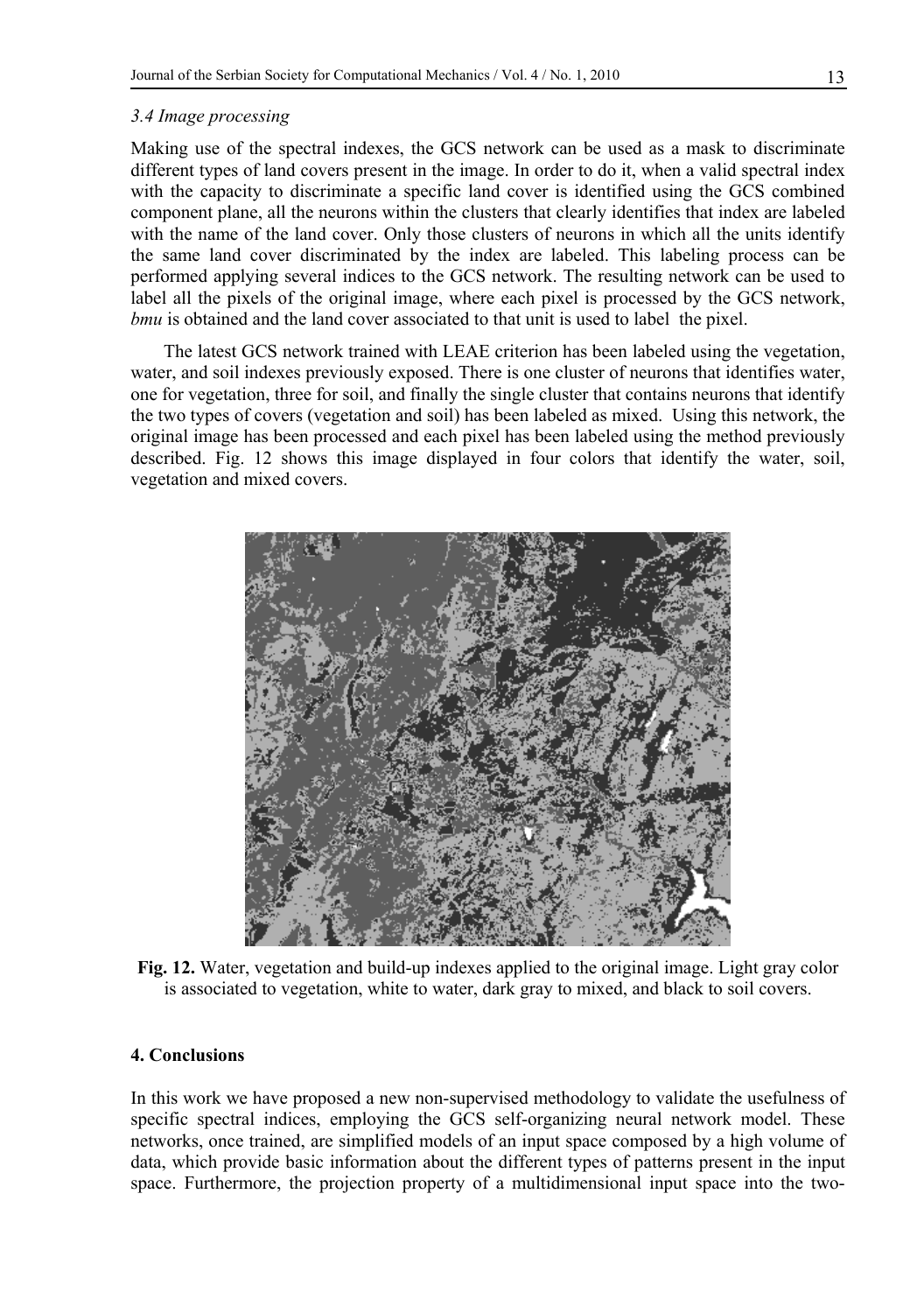dimensional output layer of the network makes it possible to visualize the relationships between the input patterns, and various grayscale graphics can be generated providing relevant information about the knowledge inherent to the multidimensional input space.

The proposed methodology applied to remote sensing data obtains a simplified model of an input space consisting of a high volume of pixels. This simplified model remains the most important information about the different land cover categories that can be identified in the image under study. The ability to generate various topographic maps from a GCS network trained with a remotely detected image is a powerful tool in the field of remote sensing and can be used in functions as common as the analysis of land cover, pixel classification or exploration of existing correlations between spectra bands.

This paper has proposed a new original topographic map, the combined component plane, which has proved that can be exploited to analyze the possible arithmetic combinations of spectral bands that can discriminate a specific land cover on a multispectral image, with a specific content and features, such as the spectral and spatial resolution, the land cover types or the weather conditions when the image was captured.

While the spectral indexes studied in the image used in the experiments are the classic for vegetation, water and soil covers, the proposed tool has demonstrated the ability to design new spectral indexes and validate its discrimination capacity for different types of land cover categories and sensors with other features.

#### **References**

- Ceccato P, Gobron N, Flasse S, Pinty B, Tarantola S (2002). Designing a spectral index to estimate vegetation water content from remote sensing data: Part 1. Theoretical approach, *Remote Sensing Environment*, 82, 188–197.
- Chuvieco E, Cocero D, Riaño D, Martin P, Martínez-Vega J, de la Riva J, Pérez F (2004). Combining NDVI and surface temperature for the estimation of live fuel moisture content in forest fire danger rating, *Remote Sensing of Environment*, 92, 322–331.
- Delgado S, Gonzalo C, Martínez E, Arquero A (2004). Improvement of Self-Organizing Maps with Growing Capability for Goodness Evaluation of Multispectral Training Patterns, Geoscience and Remote Sensing Symposium, IEEE International (IGARSS'04), Anchorage, Alaska, USA.
- Delgado S, Gonzalo C, Martínez E, Arquero A (2007). Visualizing High-Dimensional Input Data with Growing Self-Organizing Maps, *Lecture Notes in Computer Science,* 4507, 580- 587.
- Fritzke B (1994). Growing cell structures a self-organizing network for unsupervised and supervised learning, *Neural Networks,* 7 (1), 1441-1460.
- He C, Xie D (2008). Improving the normalized difference build-up index to map urban build-up areas by using a semiautomatic segmentation approach. Geoscience and Remote Sensing Symposium, IEEE International (IGARSS'08), Boston, Massachusetts, USA.
- Huete A R (1988). A soil-adjusted vegetation index (SAVI), *Remote Sensing Environment*, 25, 295-309.
- Hui F, Xu B, Huang H, Yu Q, Gong P (2008). Modelling spatial-temporal change of Poyang Lake using multitemporal Landsat imagery, *International Journal of Remote Sensing*, 29 (20), 5767-5784.
- Jackson T J, Chen D, Cosh M, Li F, Anderson M, Walthall C, Doriaswamy P, Hunt E R (2004). Vegetation water content mapping using Landsat data derived normalized difference water index (NDWI) for corn and soybeans, *Remote Sensing Environment*, 92, 475-482.
- Kohonen T (2001), *Self* organizing *maps,* 3rd Edition, Springer, Berlin, Heidelberg, New York.